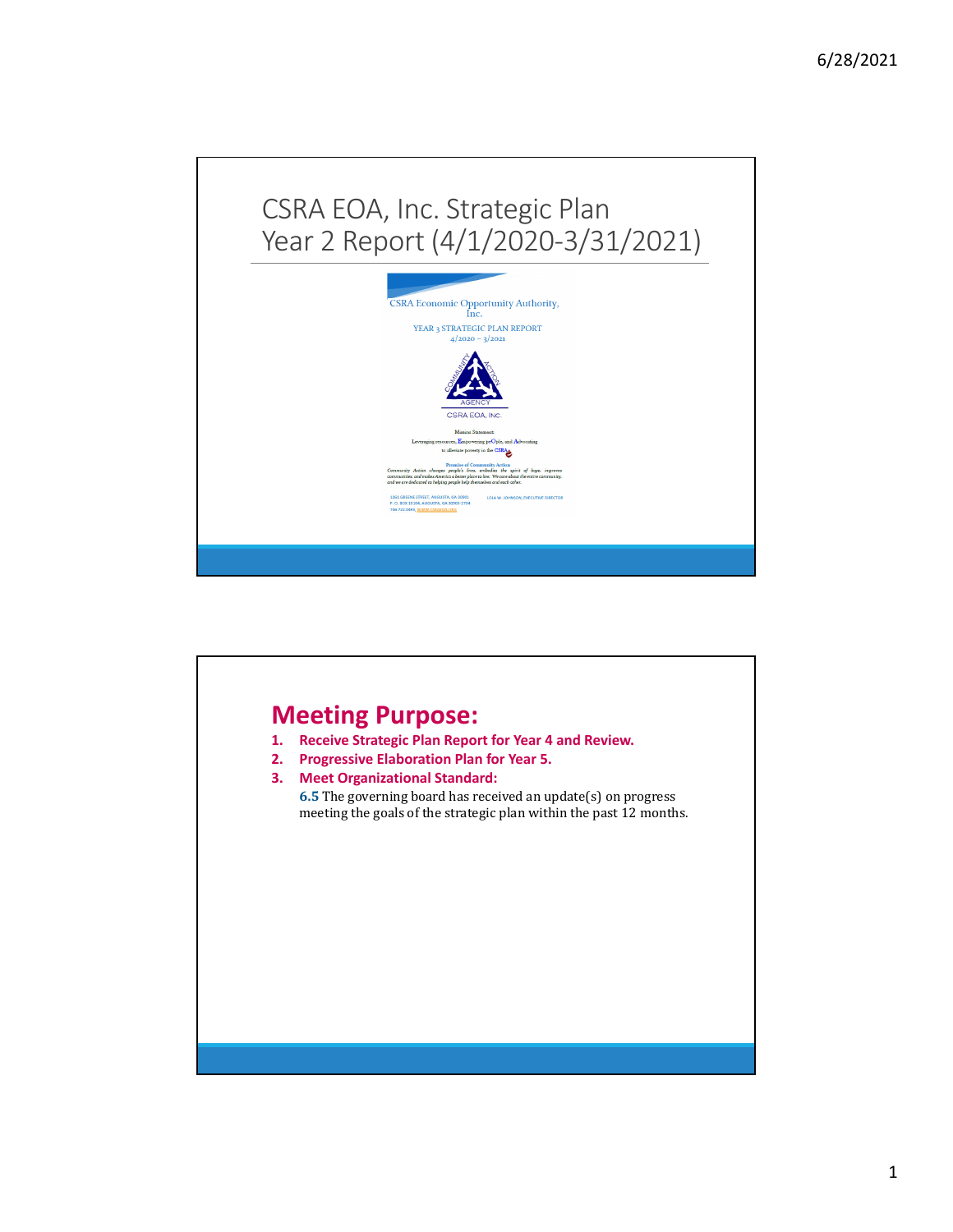## Evaluation & Planning Committee Strategic Plan Report Review

Progress Report – Review and Accept Report

#### Year 5 Discussion

#### Next Steps

- Present report to Board of Directors (July meeting) for receipt of information.
- Progressive Elaboration, Iterations for key Strategies to include additional objectives for October Interim Report.

### Are goals and objectives being achieved?

Many goals, objectives, strategies and action steps for Year 4 were initiated and completed on schedule; some are ongoing, and several were delayed. Delays were caused by the COVID‐19 Pandemic and State of Emergency. Head Start sites, Community Action Centers, and other agency site closures (initially and intermittent as a result of exposure); school, business, nonprofit, & government closures; self‐quarantines of staff and clients. Additional planning ongoing to continue progressive elaboration.

Meeting most Organizational Standards. Not at 100%.

Services were impacted; goals requiring large meetings, increased volunteerism, and specific allocated resources (especially staff time) significantly delayed or negatively impacted. Forums, training, and workshops were cancelled and/or rescheduled. Making Money Make Sense, Homebuyer Education, and Head Start Parent training virtual.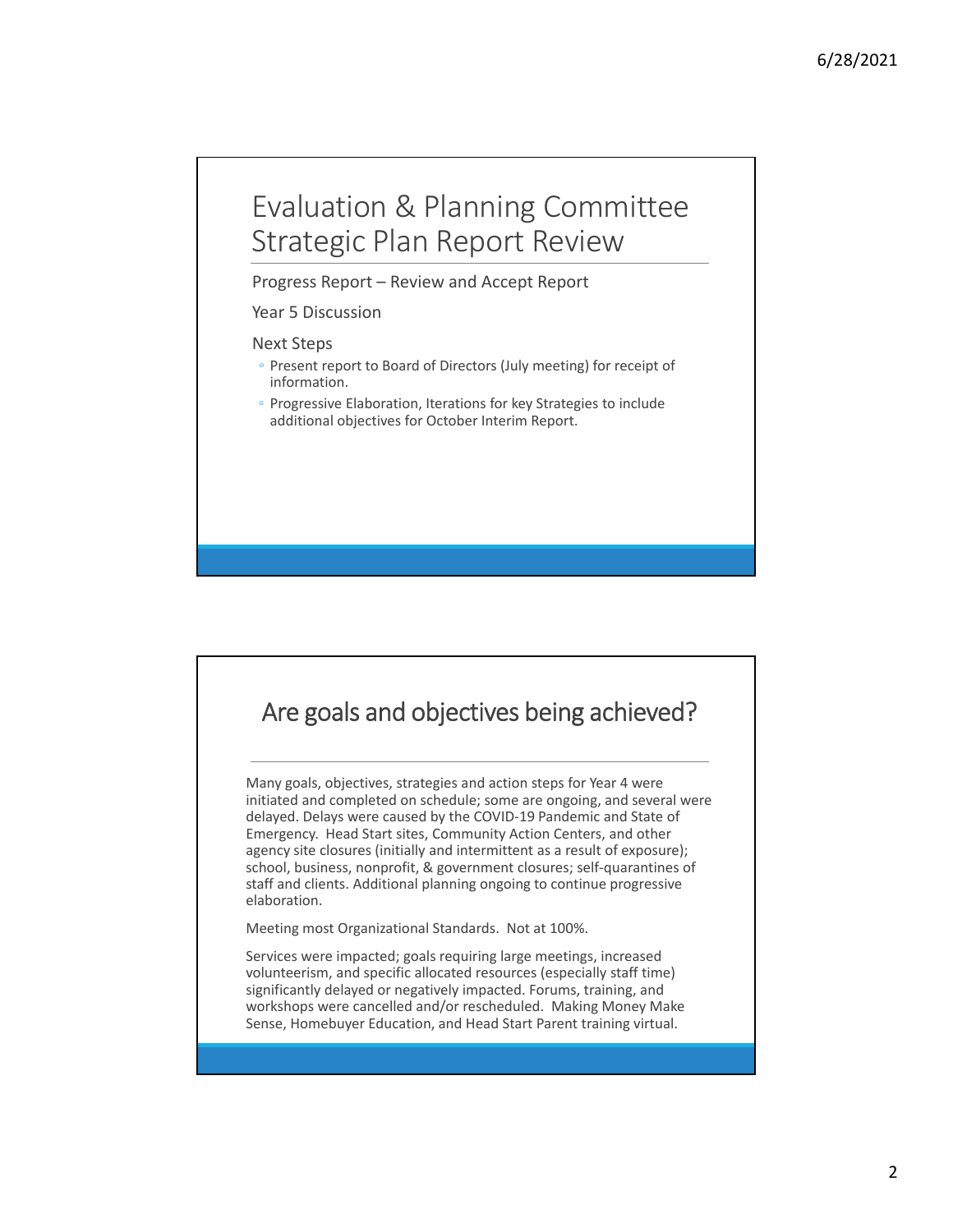## Should the deadlines for completion be changed?

Progressive Elaboration

Deadlines for Year 5 – review early in the year to determine how the continued aspects of the Pandemic and Recovery will impact the schedule. Most deadlines will not need to be extended, but some related to large gatherings, and those requiring a reallocation of staff time may need to be delayed. As a result of the expanded responsibilities, requirements and activities from the COVID 19 Pandemic, the marketing team has not had the time to develop, implement, monitor and control an agency-wide marketing plan, and some departments have focused on COVID 19 funding and have not had staff time to work on diversification of funding sources.

# Are the goals, objectives, and strategies still realistic?

Our goals, objectives, and strategies remain realistic.

Some in‐person strategies and activities have had to be completed virtually, and we've had to increase our reliance on technology, making many events and training activities virtual, but most goals and objectives remain realistic.

Lack of resources, specifically staff time as a result of increased duties because of the Pandemic, have delayed the completion of some objectives and strategies.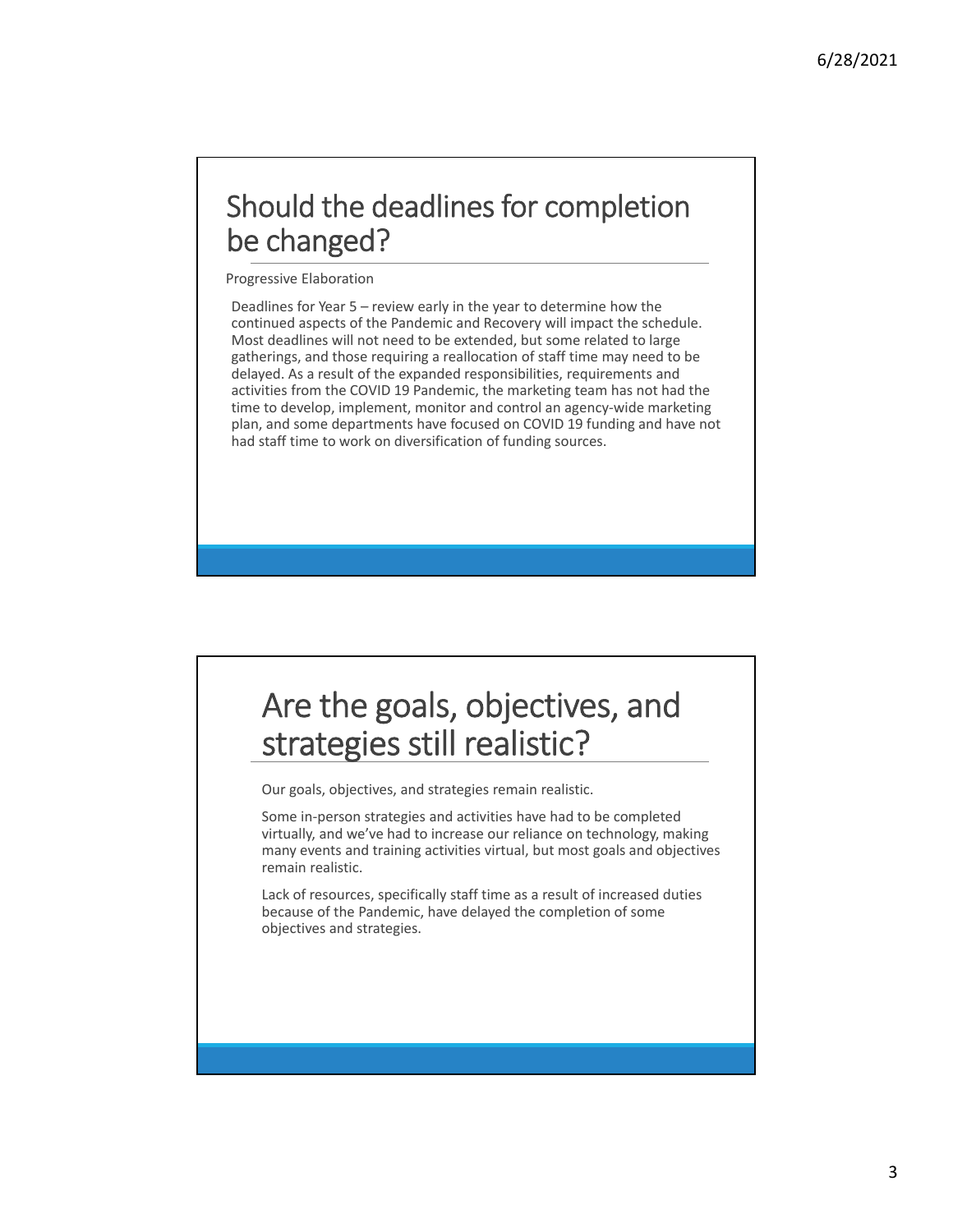### Should priorities be changed to put more focus on achieving the goals?

Our priorities have remained steadfast on the goals and objectives of the agency and the programs; keeping our focus on supporting and operating programs, projects, services and activities to work toward the achievement of our mission.

The ability of Department Heads and staff members to adapt to a more "virtual" service‐delivery has enabled us to maintain our focus on our goals.

# Should the goals, objectives, and/or strategies be changed?

Current goals and objectives remain important and viable, though some must have minor changes in format as a result of COVID‐19 or are delayed to FY 2022 or FY 2023 as a result of COVID‐19.

As a result of the Pandemic, we are reviewing the need for and a method to add staff wellness to the strategic plan.

Suggest beginning work immediately on new strategic plan to get in line with agency fiscal year and Head Start, Community Services Department & Weatherization program years and funding cycles.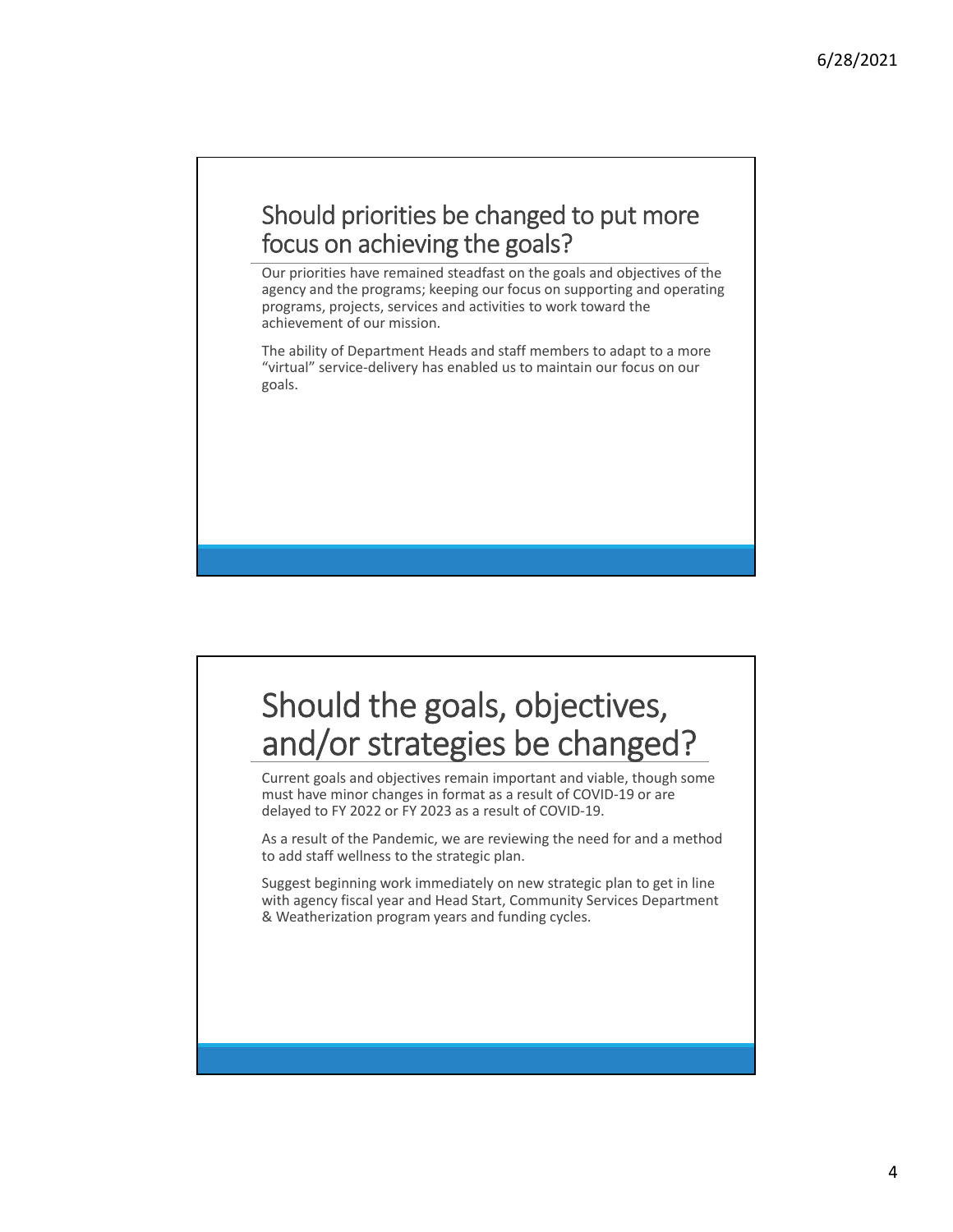### What can be learned from our monitoring and evaluation in order to improve future planning activities and also to improve future monitoring and evaluation efforts?

Create "Dashboards" with quarterly updates to help us monitor progress.

Need to review applicable progress, strategies and objectives in Work Groups/Committees (i.e. Technology, Safety, Marketing/Social Media, Resource Development) and other interdepartmental team meetings.

Need to review barriers that arose as a result of the COVID‐19 Pandemic and create a "lessons learned" with how we developed strategies to overcome barriers, to help inform future planning and be more prepared for natural and/or manmade disasters.

# **Goals**

- 1. Individuals and families with low incomes are stable and achieve economic security.
- 2. Communities where people with low incomes live are healthy and offer economic opportunity.
- 3. People with low incomes are engaged and active in building opportunities in communities.
- 4. Agencies increase their capacity to achieve results.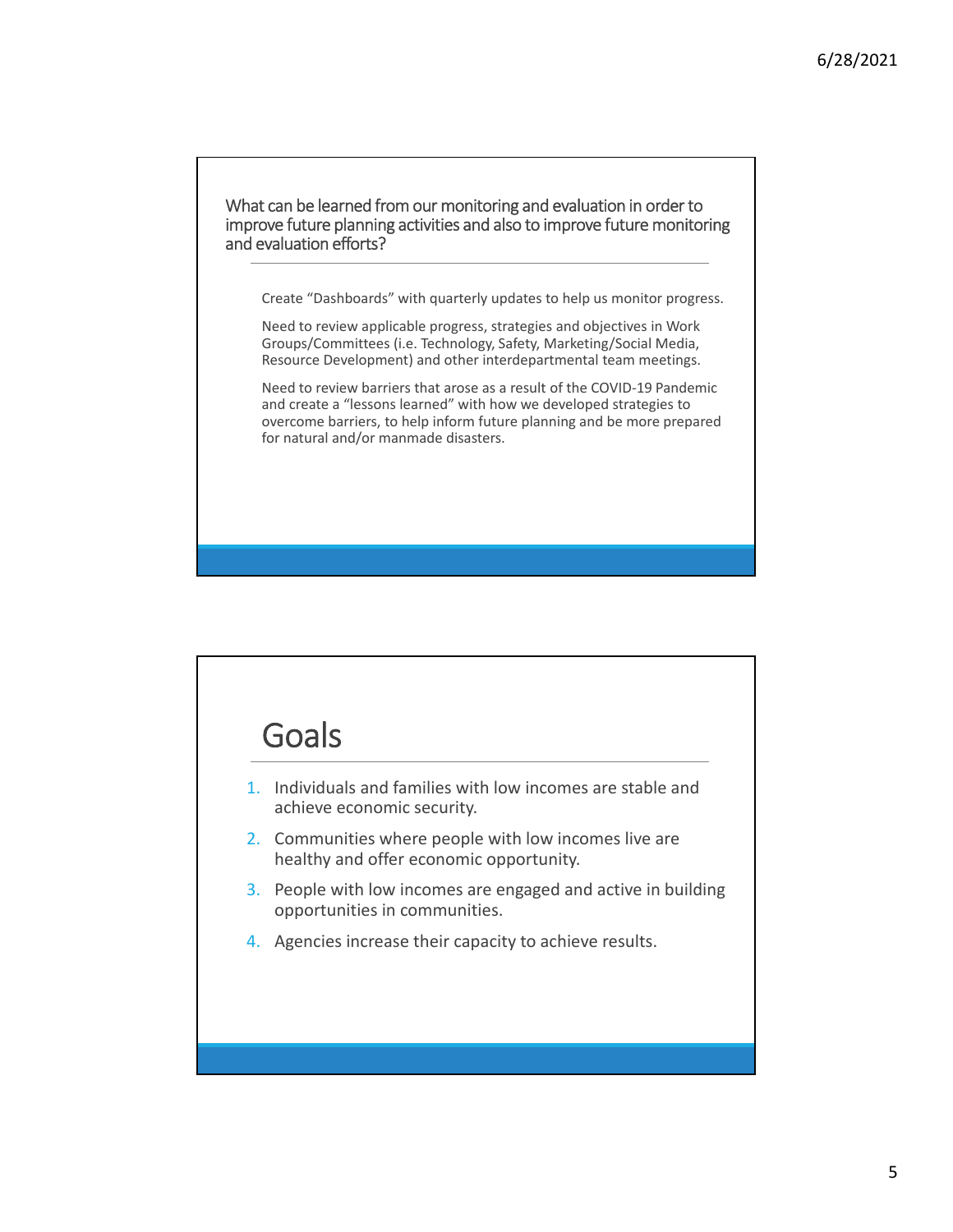# **Strategies**

The key strategies employed during this five year period to work toward achieving these goals, include:

- A. Continue to offer exemplary existing and new outcome‐based programming.
- B. Meet all Operating Standards Requirements for Head Start and CSBG; integrate and implement operating standards into overall program operating plans, goals, and outcomes.
- C. Continue to successfully work with partners to increase involvement and engagement in anti‐poverty initiatives and programs.
- D. Enhance programs and services availability by developing on-line training, information and scheduling.
- E. Advocate for alleviation of poverty and increase community engagement and investment in improving conditions in which low‐ income people live and in providing opportunities for increased earned income and assets.